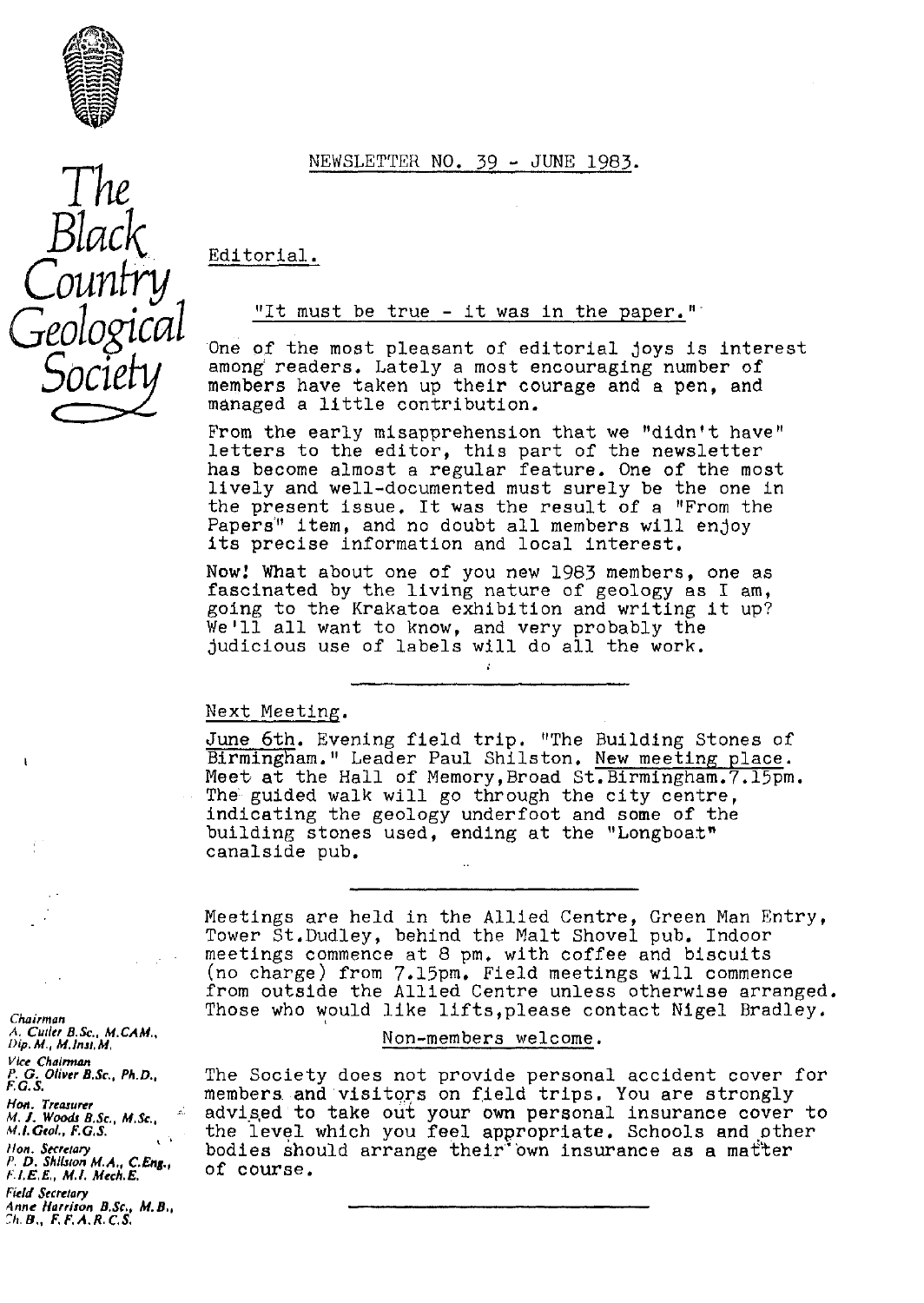# Programme 1983.

June 27th. Evening field trip to Ham Dingle and Wychbury Hill. Meet at the Foley Arms, Ham Lane, Hagley Rd.Pedmore, Stourbridge, 7 pm. Leader Alan Cutler,

July 9th, Saturday. Field trip to Cannock. Morning, Kingswood opencast site. Afternoon, guided walk in Cannock Chase. Meet 10 am. Newlands Lane, Cannock, Grid SK 003095. The NCB are limiting the party to 20 and require names in advance. Please book no later than June 25th.

July 18th. Meet at the Allied Centre to examine and classify the Society's collection of rocks and fossils.

September 26th. Lecture by Dr.Trevor Ford, "The Mineralisation of Derbyshire."

October 17th. Informal meeting at the Allied Centre. The following Sunday's field trip will be discussed.

Octo ber 23rd. Joint field rollowing Sunday's lield the<br>will be discussed.<br>October 23rd. Joint field<br>meeting with the Shropshire<br>Geological Society to local Geological Society to local sites.

November llth, Friday. Dr.G.<br>Tresise will explain "Geology and Wine in Western Europe" as a prelude to our sampling some wines.

December 5th. "The Biology of Trilobites", lecture by Dr. P.D.Lane of Keele University.

December 6th 1982. Lecture by r.Eddie Francis, on "Glacial Deposits."

Mr.Francis began his talk by saying that he had been interested in glacial deposits since doing field work in the Durham Coalfield area, which is overlain by glacial deposits. He had eventually become Secretary of the Quaternary Research Association and had

been U.K. delegate to many international conferences on Quaternary research.

He illustrated his talk first with present day photographs of Swiss glaciers showing their morphology, with crevasses, medial moraines, and ridges left where the ice had retreated. Streams emerging from below a glacial snout carrying very little debris were compared with others showing stratified debris, and boulders from stagnant ice above. Outflow streams were braided. Imbricated deposits showed the direction of flow, and cross bedding dip on one photograph showed the change of flow from left to right. The crests and troughs of ripple marks showed reversal of flow from the lower beds to upper ones, but since there are often local flow changes, many measurements are needed to decide the overall change of flow.

Greenland is mainly an ice cap with wide effluent glaciers. Debris from Vatna Jokull, Iceland's largest glacier, has been distorted by ice pressure. One of the oldest glacial deposits is a tillite in the south of the Canadian Shield, intruded by a dyke of 2,300 m.y. and with its surface abraded by ice of the last ice age.

Some till deposits show a sharp base above sand and gravel, with no disturbance at all, and others show lenses of sand within them due to surface water channels carrying it.Several of these could represent only one ice advance because till can flow. Weight can cause upward flow from plastic deformation, rather like salt domes, It is disputed whether flow tills are true tills (i.e.sorted) because they are re-sorted, and they are sometimes called glacial diamicts, such as"channel fills moving downhill due to gravity. Individual clay balls can become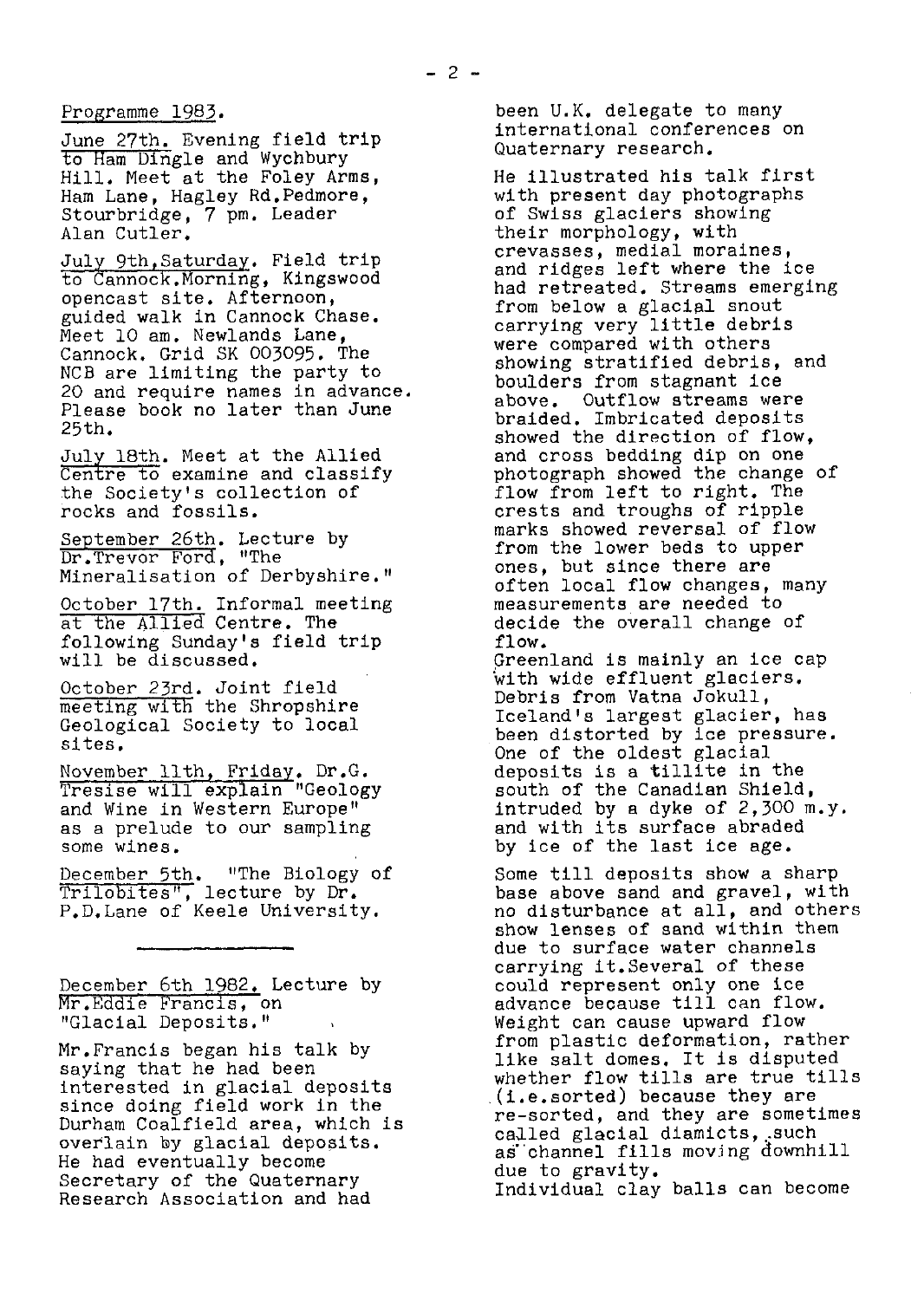Waterlaid deposits were shown from the Rhone glacier, where braided streams deposit bars of silt. Very complicated anastomosing channels flow on fans from Vatna Jokull, where flow is maximal in the evenings, following much daytime melting.

Cross bedding was shown dramatically etched with coal fragments, showing a series of units within the same direction of flow, on a braided river bar near Bridgnorth in the Severn main terrace.

Irish eskers ridges were shown north west of Dublin. Not all eskers are formed in tunnels below ice, but if they are from tunnels then they show concentric arched layers reflecting the shape of the tunnel.

Mr.Francis showed us how to look positively at glacial deposits like all good teachers he taught us how to think, and gave us a very constructive and interesting evening.

Sheila Pitts .

# Annual General Meeting. March 14th. 1983.

The sherry and shortbread again attracted a good attendance. The treasurer's report stressed that members' subscriptions were used to cover the normal running costs i.e. insurance, lecture fee's, film hire, purchase of books and maps for resale, together with the production and circulation of this newsletter,. The income from the profit on Christmas cards and the NCC Country Walks is used mainly

to finance the production of journals and for the acquisition of equipment and books. The amount of this income varies from year to year. The projection of income and expenditure showed the desirability of increasing the subscriptions with effect from January 1984 as follows:-

|             | Increase of | to.       |
|-------------|-------------|-----------|
| Ord.members | £ŀ          | - £6      |
| Family      | £l          | - £8      |
| Student     | n11         | $-.62.50$ |
| Affiliated  | £5          | $-$ £15   |

The last increase in subscriptions took place in January 1982.

The Treasurer's report and the increase in subscriptions were agreed.

The meeting then received the Chairman's Report, which showed membership stood at 69 at the end of 1982 and 70 at the end of 1981. The following items are extracted from the Chairman's Report.

" The weekend meeting at Dolgellau was extended to include members of the Shropshire Geological Society and proved to be the most popular weekend yet. In October we were the guests of the Shropshire Society and had a most interesting day at the Wrekin and in the Onny valley."

" Conservation. a) Collection.

A number of schemes for the future housing of the Dudley collections have been put forward by various parties during the year but none have met with general approval, so no progress has been achieved.

The Geological Curators' Group. has been actively lobbying Wolverhampton Polytechnic concerning the current state of the John Fraser collection and it is hoped that the funding money of the Manpower Services Commission may be available in due course to provide specialist help.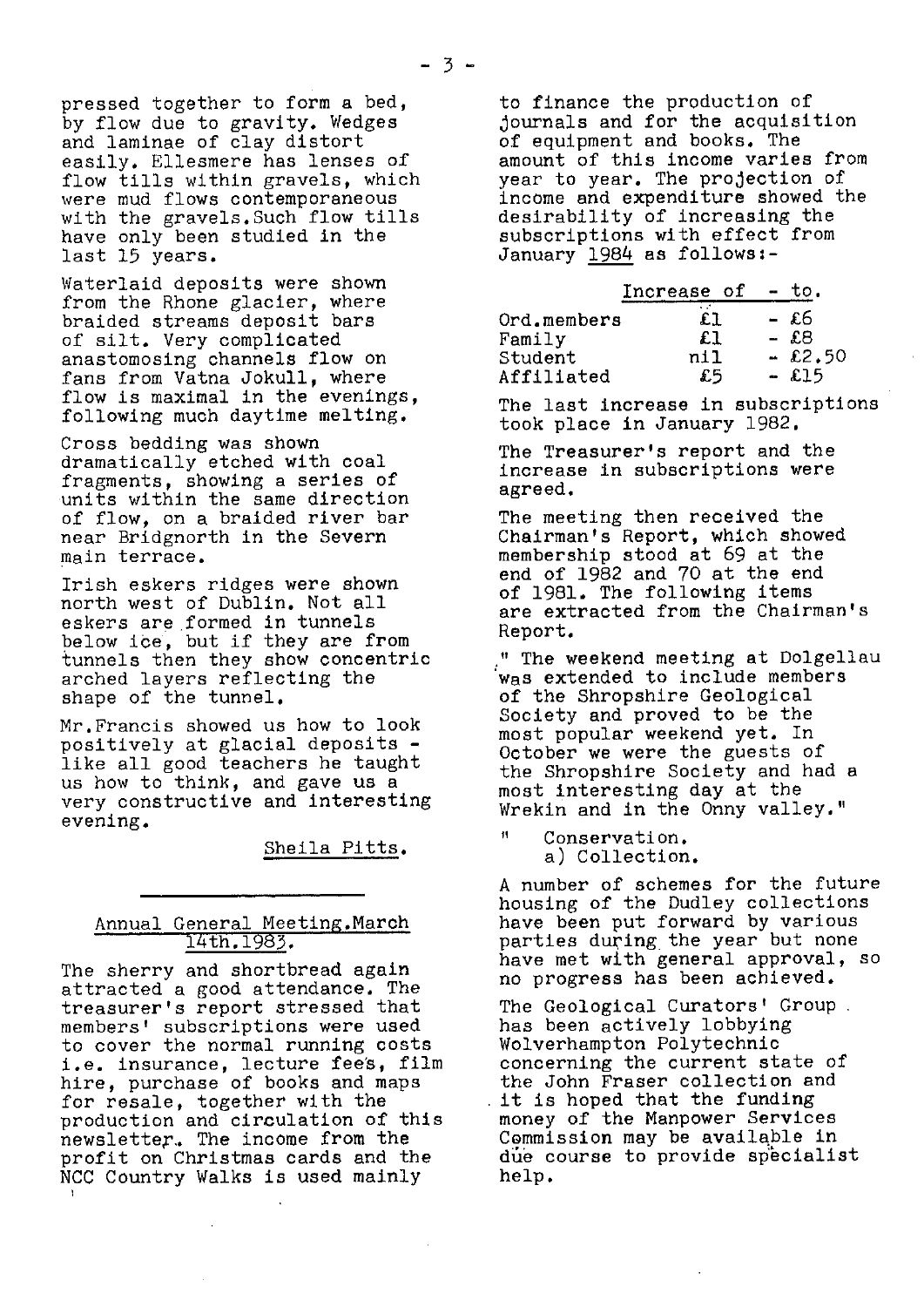b) Site news.

It is pleasing to report that all the information collected by the Society in the Black Country geological site survey has now been incorporated into national record sheets, and must be regarded as one of the major achievements of 1982. A set has been lodged with Stoke Museum, our nearest geological records centre, and the Society's own reference set is kept at the Allied Centre for members to inspect if they wish.

The appeal for photographic material has produced no results and is a major disappointment.

c) Other activities.

Guided walks for the public were organised once more at Doulton's Claypit, Wrens Nest, and Cotwall End on Sundays between June and September. Although the average attendance *was lower* than in 1981, the total of 227 adults and children still make a significant contribution to the Society's income. We record our thanks and appreciation to members who willingly give their time to act as leaders and helpers.

d) Publications.

Interest in the Society's Journal "Black Country Geologist" *has* continued with copies being requested from the Illinois State Geological Service and Brisbane Museum Australia. Response from within the Society is still disappointing, but it is hoped to commence the second issue in the not too distant future.

*The Society was* instrumental in preparing the Geological Trail Guide for Saitwells Local Nature Reserve which the Conservancy Council has published in a provisional form. It is hoped that a definitive edition will be published by Dudley Council in due course.

The newsletter remains as lively and informative as ever. It is encouraging to see new contributors coming forward, which helps its continued vitality. Our thanks go to the editor and the other members involved in its production and distribution."

The Chairman reported the co-option during the year of Peter Knight as a Committee member. He also reported that Anne Harrison would be unable to continue as Field Secretary because of extra professional duties. She deserves particular thanks for working so hard, well, promptly and cheerfully to ensure our enjoyment in the Society.

*The following* is the list of officers and committee for the following year:-

Chairman - Alan Cutler<br>Vice Chairman Dr.P.Oliver Dr.P.Oliver<br>Paul Shilston Hon. Sec. -<br>Hon.Tres. -M.J.Woods Cons.Sec. -<br>Field Sec. -N.G. Bradley.

Committee members

J.Easter, M.Coles P.Knight Mrs.H.Logan

In my opinion the officers and committee, with their various helpers and the Hon.Auditor Mr.F.R.Grimes, deserve our thanks and support in the future.

The evening concluded with two films on the British Ice Ages, but unfortunately one was of quite poor quality in both sound and vision.

Douglas Warren.

Letter to the Editor .

11, Priory Close, Dudley. May 13th.

Dear Sheila,

# Newspaper Extracts .

The newsletter is one of the items of post we receive<sub> $i$ </sub> that is usually "devoured" on the day of its arrival. The press extracts are one of the features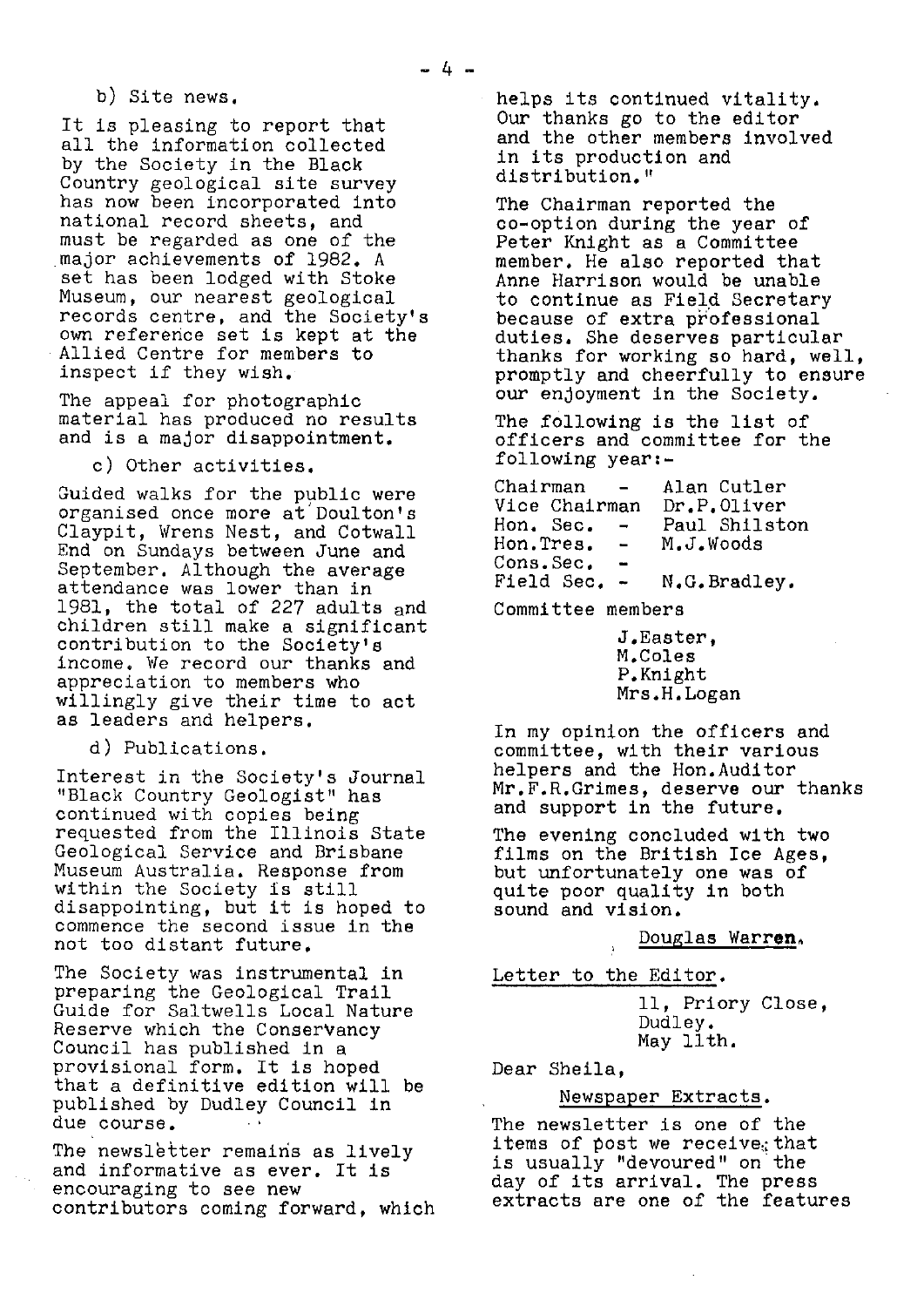that we enjoy.

My knowledge of limestone workings in Dudley ceased to be up to date in March 1974 and my knowledge of Sandwell and Walsall is limited. However a word of caution is necessary about the reprint from the "Express and Star" given in the newsletter of April 1983.

The second paragraph reads:-"Although no houses, shops or factories have collapsed  $-$ " This is not true. Roof falls and settlement of limestone workings caused 12 houses to be demolished in Dudley - 79 and 81 Meadow Road in November and December 1948 and 102-120 (even numbers) Meadow Road during the period October 1948- February 1949. In recent years several factories in the Wednesbury area have had to be demolished from a similar cause.

The paragraph under the heading "pumping" implies that the whole of the Black Country is built over limestone workings. This also-is not true.

The last paragraph reads:- "The risk of buildings suddenly disappearing down a hole is extremely remote. If anything were wrong, there would be adequate warning."

This may or may not be true in Walsall. However in Dudley a significant number of crownings in have occurred due to degradation of limestone workings in the areas of Mons Hill, Wrens Nest, the Sports Centre and elsewhere. There exists on Wrens Nest a crownings in which took place before I came to Dudley, which is big enough to swallow a semi-detached pair of houses and was of such a size as to take the volume of 120 double deck buses. The hole has since been infilled - the nearest houses were but <sup>120</sup> feet away!

I hope that my words of caution will not stop the publication of further such extracts.

Douglas Warren.

### Hail and farewell .

Welcome to new members:-

S.J.Dee, Four Oaks. Mr.& Mrs.Howie, Bilston. D.J.Price, Lower Gornal.

Farewell from Chris and Mike Newman:-

I felt it was about time I wrote and explained our recent absence. I am now the mother of a 5 month and 23 month infants, and my husband is a part time Ph.D.student, hence our poor attendance. Now that we are moving to Cardiff this month, we will not be renewing our membership. We miss your meetings and outings, and thank you all for pleasant memories.

*Chris and* Mike Newman .

And after several years of your company, we **miss** you too;

Editor .

## Publishing Success .

Anne Harrison, who has served us so well as field secretary, earns her living giving anaesthetics, often in emergency situations.

In March she had a textbook published on emergency anaesthesia, which she wrote entirely by herself in a very few months. We congratulate her on this considerable achievement, and on the attractive appearance of the book.